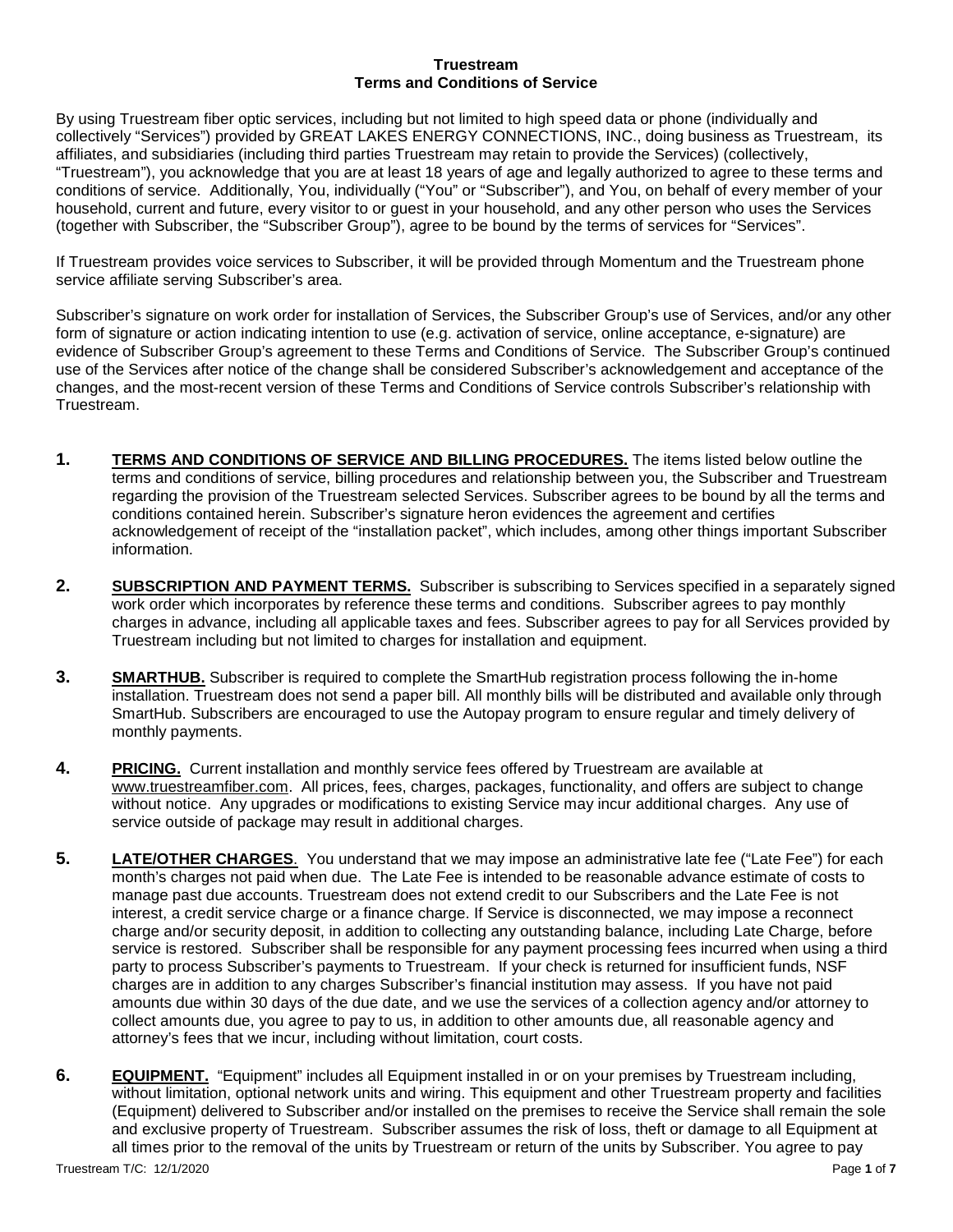Equipment lease charges (if any) associated with the Service. Upon termination of service for any reason, you agree to immediately return all Equipment in the operating condition as when received (reasonable wear and tear excepted) directly to Truestream within 5 days of the termination. In the event that the Equipment is destroyed, damaged, lost or stolen, or not returned to Truestream for any reason within 5 days of termination, including fire, flooding, storm or other incident beyond Subscriber's control, Subscriber shall be liable to Truestream for the full replacement cost of any unreturned or damaged Equipment.

You understand and agree that any deposit account may be used to offset the cost of any unreturned or damaged Equipment. Further, you understand and agree that Truestream may charge your credit card on file at termination of Service for the cost for any unreturned or damaged Equipment, in accordance with applicable law.

You understand and agree that all powered on Truestream equipment must remain in an environment between 32° to 104° F.

- **7. TAMPERING/MISUSE/LOST/STOLEN.** You shall not alter, misuse, repair, or in any manner tamper with the Equipment or outlets or remove from the Equipment any markings or labels. Equipment cannot be removed from your premises and used in another location. You are responsible for the safekeeping of all Equipment. If any Equipment is destroyed, damaged, lost or stolen while in your possession, you shall be liable for the cost of repair or replacement of the Equipment.
- **8. TERMINATION OF SERVICE BY SUBSCRIBER.** You may terminate Service by providing us at least 7 days advanced notice. You may terminate Service in person at the system office or by telephone. Account holders are liable for all Services rendered by us up to the time the account has been de-activated and we have received all Equipment.
- **9. THEFT OF SERVICE.** The receipt of Services without our authorization is a crime. You understand that the law prohibits willful damage, alteration or destruction of Equipment. You can be subject to both civil and criminal penalties for such conduct. Subscriber shall not move Equipment to another location or use it at an address other than the Service address without prior authorization from Truestream.
- **10. TERMINATION OF SERVICE BY SERVICE PROVIDER.** We will give you five (5) days' prior written notice of a disconnection of all or part of your Service, except if the disconnection is requested by you or is necessary to prevent theft of Service. If your bill is seven (7) days' past due, we may disconnect your Service. Upon termination for any reason, we may charge additional fees on any unpaid balance. You understand and agree that any deposit account may be used to offset any outstanding balance and or the cost of any unreturned or damaged Equipment. Further, you understand and agree that Truestream may charge your credit card on file at termination of Service for the amount of any outstanding balance and/or for the cost for any unreturned or damaged Equipment, in accordance with applicable law.
- **11. CHANGES IN SERVICE/CHARGES.** We may change our Services and charges, including discontinuing Services. We will give you thirty (30) days' prior written notice of increases or other changes in charges or Services in conformity with applicable law. You acknowledge that the content, programs and/or formats of the Services may be discontinued, modified or changed by the providers of the Services at any time without prior notice.
- **12. TRANSFER OF ACCOUNT/CHANGE OF RESIDENCE.** The Service shall only be provided to you at the address where Truestream installation is performed. Subscriber may not transfer Subscriber's rights or obligation to the Service to any successor tenant or occupant or to any other address without Truestream's prior written consent. Subscriber may not resell or rebroadcast Truestream services to others beyond the immediate premises.
- **13. SERVICE AND REPAIRS.** We will make reasonable efforts to maintain our system and respond to service calls in a timely manner. We will repair damage to Equipment, or interruption of Service, due to reasonable wear and tear or technical malfunction. Physical damage to Equipment caused by intentional or negligent misuse is your sole responsibility and you must pay us for the cost of repair or replacement.
- Truestream T/C: 12/1/2020 Page **2** of **7 14. ACCESS ON PREMISES.** By entering into this Agreement, you hereby grant to Truestream or its agents a license to enter upon your premises and property to construct, install, maintain, inspect and/or replace all other Equipment necessary to provide Services. If you are not the owner of the premises, you warrant that you have authority to grant such a license to Truestream or that you have obtained the consent from the owner of the premises for us to make the installation and maintenance contemplated by this Agreement. Furthermore, as the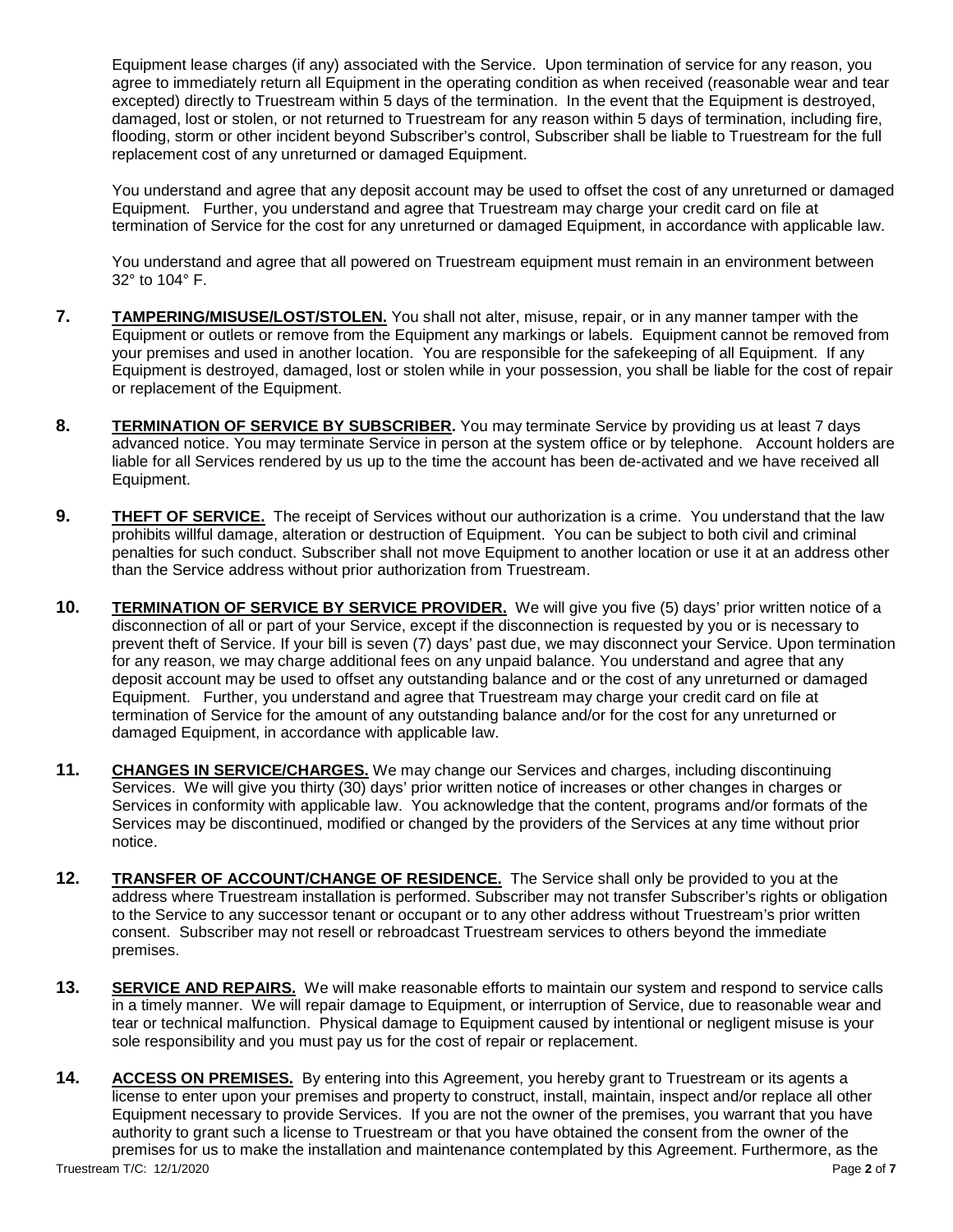owner of the premises at which the Services are provided, you will upon request, grant to Truestream a perpetual easement without charge on and through your premises to construct, install, maintain, inspect and/or replace our outlets, transmission lines and all other Equipment necessary to provide Services to you and others.

- **15. SUBSCRIBER PROPERTY**: Truestream assumes no responsibility and shall have no responsibility for the condition or repair of any Subscriber-provided equipment and/or software. Subscriber is responsible for the repair and maintenance of Subscriber-provided equipment and/or software. Truestream is not responsible or liable for any loss or impairment of Truestream's Service due in part or whole to a malfunction, defect, or otherwise cause by Subscriber-provided equipment and/or software.
- **16. COMPLIANCE WITH AGREEMENT.** We reserve the right to suspend performance or terminate Service for the breach of any of these terms and conditions or our policies related to the Services.
- **17. CORRESPONDENCE.** Do not mail written correspondence with your bill statement. PLEASE SUBMIT ALL CORRESPONDENCE TO Truestream at 1323 Boyne Ave., Boyne City, MI 49172.
- **18. PRIOR ACCOUNTS.** You warrant that you have no outstanding balances or amounts owed to Truestream or Great Lakes Energy Cooperative from previous accounts with Truestream or Great Lakes Energy Cooperative. If Truestream finds a prior account with Subscriber with outstanding balances or amounts owed to Truestream, or Great Lakes Energy Cooperative then Truestream may apply any funds received to that prior account.
- **19. AMENDMENT.** We may amend these terms and conditions of the Agreement, on a prospective basis, upon reasonable prior written notifications to you.
- **20. SECURITY DEPOSIT**: Any security deposit required of Subscriber for Truestream Service of Equipment will be due and payable upon the first monthly billing. Such security deposits will be returned to subscriber within sixty (60) days of termination of Truestream's Service so long as payment has been made for all amounts due on Subscriber's account and Subscriber has returned the Equipment undamaged. If Truestream is holding a deposit on Subscriber's account, Truestream has the right to apply the deposited amount against any outstanding balance or shortfall in payments.
- **21. SUBSCRIBER WARRANTIES.** You represent and warrant that you are at least 18 years of age and are legally authorized to enter into this Agreement. You warrant that you are legally empowered to authorize Truestream to enter upon the premises for the purposes set forth in this Agreement, including but not limited to: (a) placing fiber optic transmission lines near or adjacent to the current locations of other utilities on the property, and if necessary, to install an above ground pedestal on the premises; (b) attaching wiring and equipment to a structure; and (c) installing, maintaining, repairing, or disconnecting Service. You represent and warrant that you have disclosed and/or properly identified all underground facilities on your property and brought those facilities to our attention.
- **22. WARRANTY DISCLAIMER; LIMITATION ON DAMAGES.** OUR SERVICE IS PROVIDED ON AN "AS IS" AND "AS AVAILABLE" BASIS WITHOUT WARRANTIES OF ANY KIND, EITHER EXPRESS OR IMPLIED. WE DO NOT WARRANT THAT THE SERVICE WILL BE UNINTERRUPTED OR ERROR FREE. a.) Truestream makes no warranty, express or implied, including any warranty of merchantability, fitness for a particular purpose or noninfringement of either the Equipment or Service furnished hereunder. b.) Limitation of Liability. Truestream shall not be liable to Subscriber for indirect, special, incidental, consequential, punitive, or exemplary damages arising out of or in connection with the Service or any acts or omission associated therewith, including any acts or omissions by subcontractors of Truestream, or relating to any services furnished, whether such claim is based on breach of warranty, contract, tort or any other legal theory and regardless of the causes of such loss or damages or whether any other remedy provided herein fails. c.) Subscriber Exclusive Remedy. Truestream entire liability and Subscriber's exclusive remedy with respect to the use of the Services or any breach by Truestream of any obligation Truestream may have under these Terms and Conditions shall be Subscriber's ability to terminate the Service or to obtain the replacement or repair of any defective Equipment. In no event shall Truestream liability to Subscriber for any claim arising out of this Agreement exceed the amount paid by Subscriber during the preceding thirty (30) day period.
- Truestream T/C: 12/1/2020 Page **3** of **7 23. SUBSCRIBER INDEMNIFICATION. Y**OU AGREE THAT YOU SHALL BE RESPONSIBLE FOR AND SHALL DEFEND, INDEMNIFY, AND HOLD HARMLESS TRUESTREAM AND ITS EMPLOYEES, AFFILIATES, SUPPLIERS, AGENTS AND CONTRACTORS AND SHALL REIMBURSE US FOR ANY DAMAGES, LOSSES OR EXPENSES (INCLUDING WITHOUT LIMITATION, REASONABLE ATTORNEY'S FEES AND COSTS) INCURRED BY US IN CONNECTION WITH ANY CLAIMS, SUITS, JUDGMENTS AND CAUSES OF ACTION ARISING OUT OF (i) YOUR USE OF THE SERVICE OR EQUIPMENT; (ii) VIOLATION OR INFRINGEMENT OF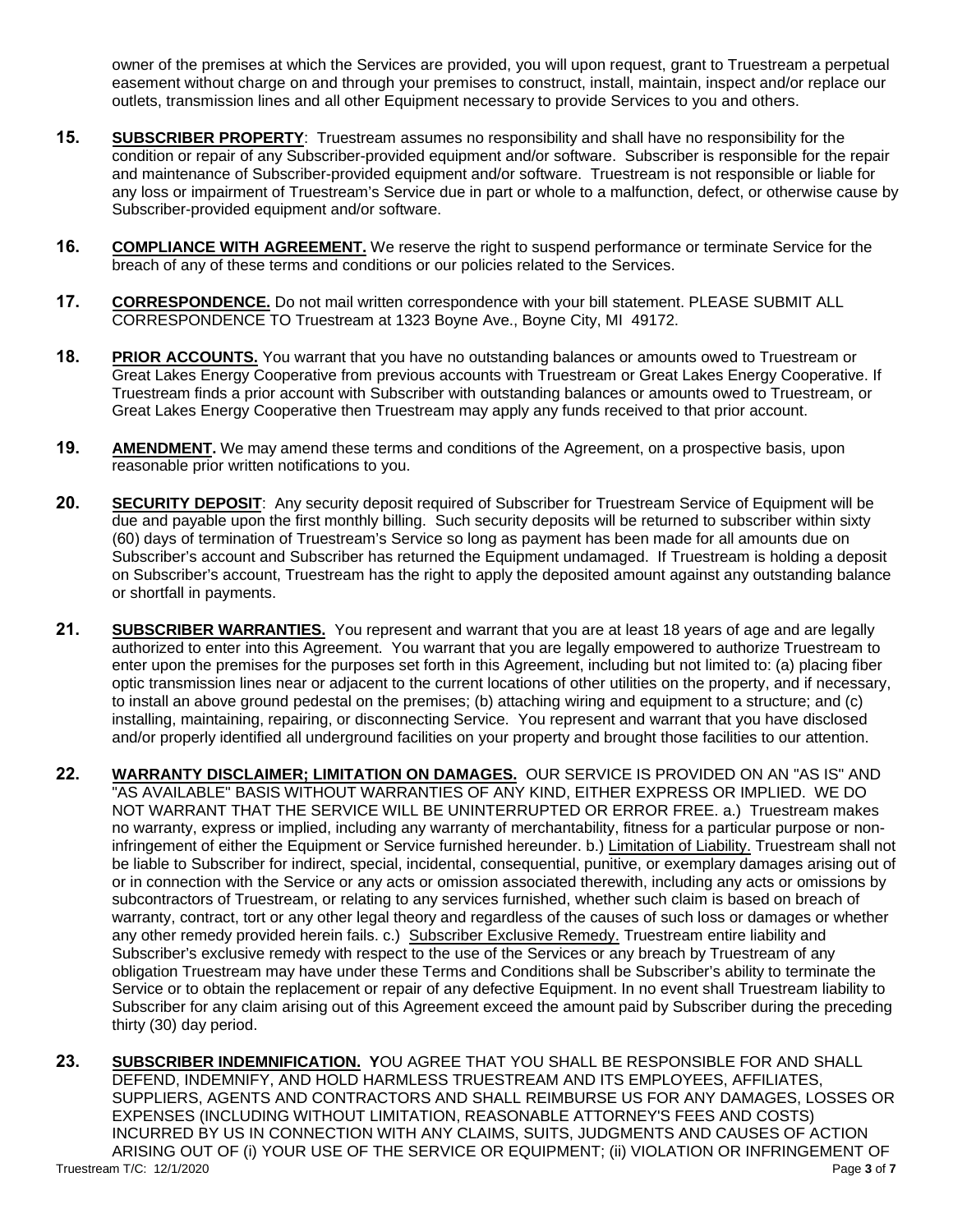CONTRACTUAL RIGHTS, PRIVACY, CONFIDENTIALITY, COPYRIGHT, PATENT, TRADEMARK, TRADE SECRET, OR OTHER INTELLECTUAL PROPERTY AND PROPRIETARY RIGHTS ARISING FROM YOUR USE OF THE SERVICE OR ANY UNAUTHORIZED APPARATUS OR SYSTEM; AND (iii) YOUR BREACH OF ANY PROVISION OF THIS AGREEMENT.

- 24. **SERVICE INTERRUPTIONS.** All Services are provided on an "AS IS" and "AS AVAILABLE" basis. We assume no liability for interruption of Service or alterations in programming due to circumstances beyond our control, including without limitation, acts of God, natural disaster, fire, civil disturbance, strike or weather. We assume no liability for any substitution, discontinuation or modification of any programming. We will restore service within a reasonable amount of time after you report a service interruption or other problem if the cause was not beyond our control, including without limitation, acts of God, natural disaster, fire, civil disturbance, strike or weather.
- **25. VOICE 911/E 911 SERVICE LIMITATIONS AND LIMITATION OF LIABILITY- You understand and acknowledge that you may lose access to Truestream Phone service or the service may not function properly, including the ability to call for 911/E911 service, under certain circumstances, including but not limited to, the following: (i) TRUESTREAM'S NETWORK OR FACILITIES ARE NOT OPERATING (ii) IF YOU OTHERWISE LOSE YOUR BROADBAND CONNECTION; (iii) IF YOU ARE EXPERIENCING A POWER OUTAGE (iv) IF ELECTRICAL POWER TO THE MODEM IS INTERRUPTED; and (v) IF YOU FAILED TO PROVIDE A PROPER SERVICE ADDRESS OR MOVED THE SERVICE TO A DIFFERENT ADDRESS. You understand and acknowledge that in order for your 911/E911 calls to be properly directed, Truestream must have your current service address and if you move your Service to a different address without Truestream's prior approval, 911/E911 calls may be directed to the wrong emergency authority, may transmit the incorrect location address for responding or the Truestream Phone service (including 911/E911) may fail altogether. You are required to notify Truestream of any change of address of the voice enabled advanced modem for E911 calling service to work properly. You agree that, to the maximum extent allowed by law Truestream shall have no liability for any damages caused, directly or indirectly, by Subscriber's inability to access the Services, including the Truestream phone and 911/E911 services.** You agree to defend, indemnify, and hold harmless Truestream, its officers, directors, employees, affiliates and agents and any other entity. who furnishes services to you in connection with this Agreement or the Service, from any and all claims, losses, damages, fines, penalties, costs and expenses (including, without limitation, reasonable attorney's fees) by, or on behalf of, you or any third party or user of your account relating to the absence, failure or outage of the Service, including 911/E911 dialing and/or inability of you or any third person or party or user of the Service to be able to dial 911/E911 or to access emergency service personnel. See Attachment A, to this Agreement.
- **26. VOICE SERVICES-DIRECTORY LISTING.** Truestream offers Subscriber a private number service as the default, or a directory listing upon request. Depending on the location and Subscriber's preference, Truestream Service may include one (1) basic directory listing in an alphabetical white pages directory, or other comparable online directory, containing an alphabetical list of names, telephone numbers and addresses of all telephone Subscribers in a particular geographic area set by the publisher. The alphabetical list of Subscriber names is for the purpose of informing interested parties of the telephone number and address of listed Subscribers, and special position or arrangement of names may be provided for an additional charge. Listings shall conform to the publisher's practices with respect to published directories. Truestream limits the length of any listing in the directory by the use of abbreviations when, in Truestream's opinion, the clarity of the listing or the identification of the Subscriber is not impaired by doing so. The duration of the directory listings, when the listings have been published, is the directory period. The directory period is from the day on which the directory is first distributed to Subscribers to the day the succeeding directory is first distributed to Subscribers. Truestream's voice provider will take reasonable precautions to ensure that non-published and unlisted numbers are not included in telephone directories or directory assistance services and to ensure published data is as accurate as possible, but cannot guarantee that errors will never occur. Any errors in End User names, addresses, or telephone numbers appearing in, or omitted from, third-party directories cannot be corrected until the next available publication of those directory lists. Truestream's voice provider has no control over information appearing in the directory lists or directory assistance databases of directory publishers or directory assistance providers which are not owned or controlled by them.
- **27. INTERNET ACCESS SPEEDS.** The internet access speeds quoted are the maximum rates by which downstream/upstream Internet access data may be transferred between Truestream's facilities and the network interface device at your home, office or apartment building. The maximum rate is not guaranteed and may vary. The quoted speeds should not be confused with the speed at which Subscriber's modem receives and sends Internet access data through the public internet as such speeds are impacted by many factors beyond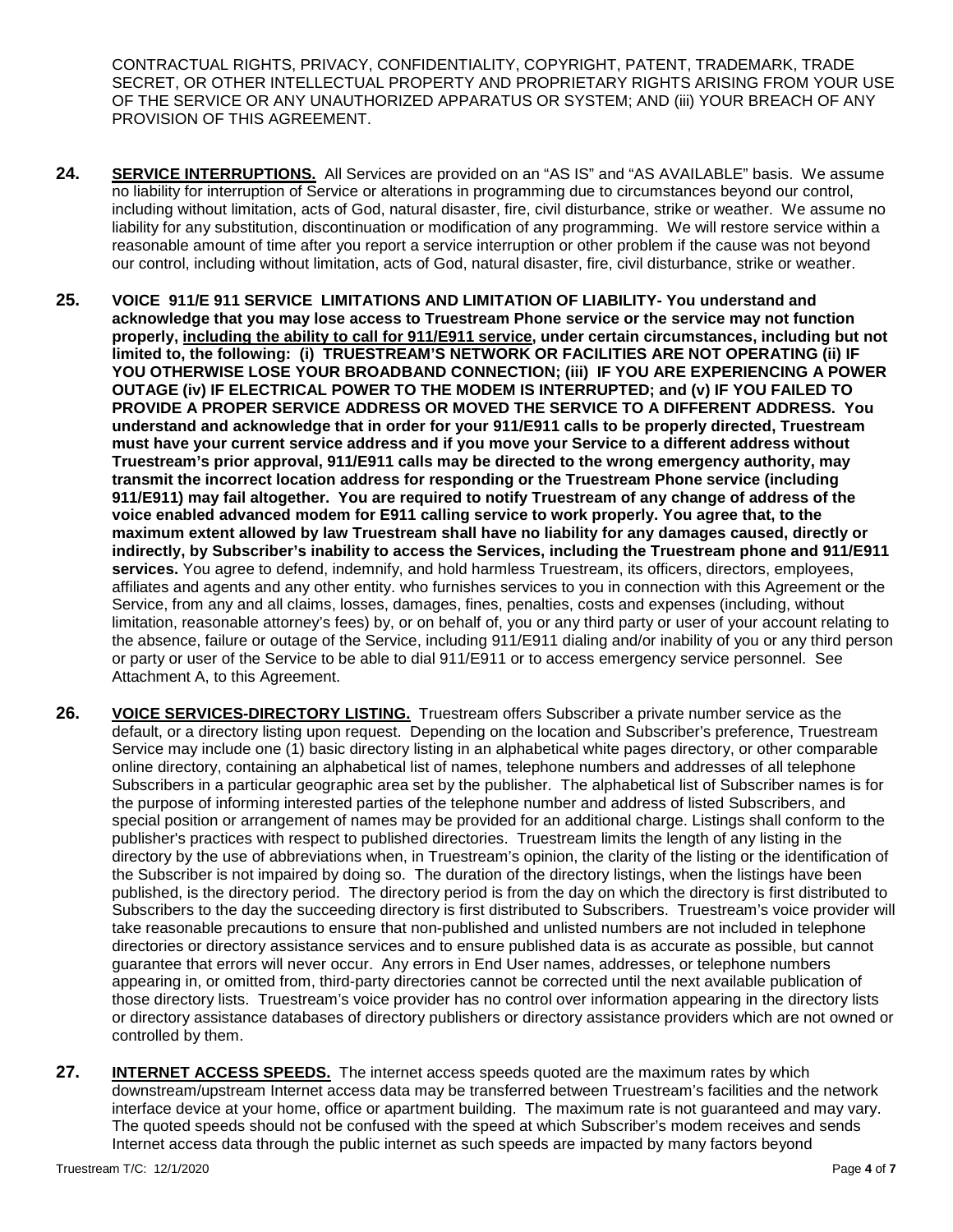Truestream's control. Actual internet speeds vary due to many factors including the capacity or performance of your computer or modem and its configuration, your wiring and any wireless configuration, your destination and traffic on the Internet, internal network or other factors at the internet site with which you are communicating, congestion on the network and the general speed of the public internet. The actual speed may affect your on-line experience including ability to view streaming video and speed of downloads. Except as otherwise provided by law, we reserve the right to implement network management controls to optimize and ensure that adequate speed and data transfer is available to all internet service Subscribers.

**INTERNET USE.** You understand that use of our internet Service is subject to our Acceptable Use Policy, as may be amended from time to time, which can be found at www.truestreamfiber.com, or may be requested by contacting us at Truestream at 1323 Boyne Ave., Boyne City, MI 49712 or by phone at 1-888-GTLAKES. You assume all responsibility and liability for the security of information on your personal devices, including but not limited to your computer, and information you transmit or receive through the Services. We have no responsibility and we disclaim any liability for the security of any information on your personal devices, or the security or accuracy of any information or data transmitted or received through the Services. We have no responsibility and we disclaim any liability for unauthorized access by third persons to your personal devices, files, or data or any loss or destruction of your files or data.

## THIS IS AN IMPORTANT CONTRACT DOCUMENT. PLEASE DOWN LOAD AND RETAIN A COPY OF THIS AND ALL ACCOMPANYING DOCUMENTS AND STORE THEM WITH YOUR OTHER IMPORTANT PAPERS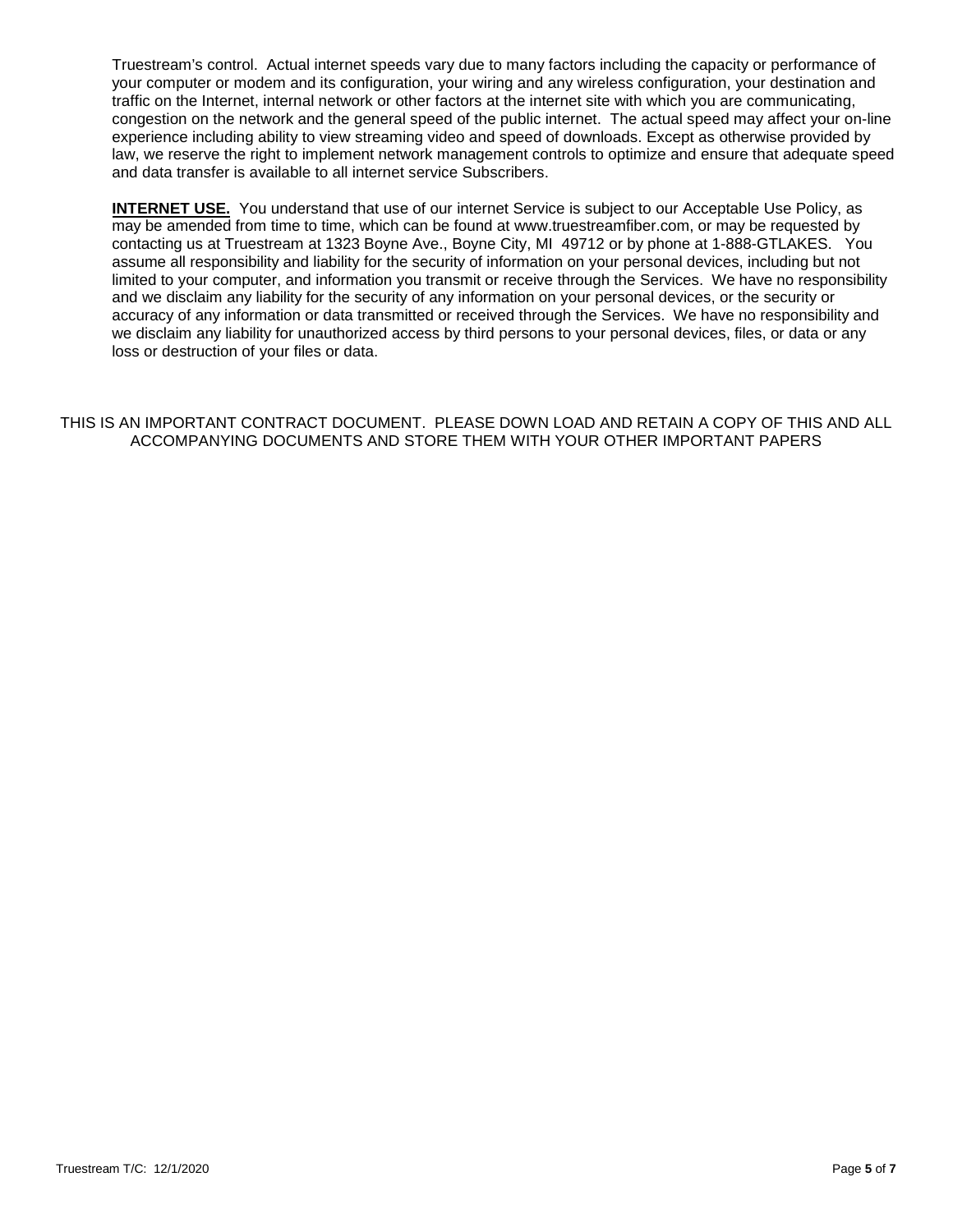## **ATTACHMENT A Emergency Services 911 Dialing**

This Attachment A sets forth the terms and conditions under which SERVICE PROVIDER will provide to you Emergency Service 911 Dialing as an element of the Voice-over the-IP (Phone Services).

- 1. You will have access to either basic 911 or Enhanced 911 (E911) service With E911 service, when you dial 911, your telephone number and registered address may be sent to the local emergency center assigned to your location. Emergency operators may have access to the information they need to send help and call you back if necessary. We do not have control over emergency operators nor can we guarantee that a 911 call will be routed to the correct operator. Subscribers in locations where the emergency center is not equipped to receive their telephone number and address may have basic 911. With basic 911, the local emergency operator answering the call will not have your call back number or your exact location, so you must be prepared to give them this information. Until you give the operator your phone number, he/she may not be able to call you back or dispatch help if the call is not completed or is not forwarded, is dropped or disconnected, or if you are unable to speak. You authorize us to disclose your name and address to third-parties involved with providing 911 Dialing to you, including, without limitation, call routers, call centers and local emergency centers.
- 2. You agree to assume the obligation to inform any employees, guests and other third persons who may be present at the physical location where you utilize the services and/or products we provide under this Agreement of the important differences in and limitations of your phone service as compared with basic 911 or E911. The documentation that accompanies each telephone device will include a sticker concerning the potential nonavailability of basic 911 or E911 (the "911 Sticker"). It is your responsibility, in accordance with the instructions that accompany each device, to place the 911 Sticker as near as possible to each phone that you use with the service. If you did not receive a 911 Sticker with your telephone device, or you require additional 911 Stickers for phone devices we do not provide, please contact our Subscriber care department at 1-888-538-3960 for additional 911 Stickers which we will provide for no additional cost.
- 3. This service is provided at a specific permanent address and not available as a nomadic offering. Before you move the telephone device(s) to another location, you must notify us to determine if service can be provided at your new permanent address. Service will only be provided at locations where E911 or basic 911 connectivity are available
- 4. Your 911 Dialing feature will not be activated for any phone line that you are using with our service, UNLESS AND UNTIL YOU RECEIVE AN EMAIL FROM US CONFIRMING THAT THE 911 DIALING FEATURE HAS BEEN ACTIVATED FOR THAT PHONE LINE.
- 5. In the event of a power failure, network backup power systems are in place. The device providing service also provides limited battery backup. Excessive use during a power outage will result in shortened life of the internal battery. The device will provide indication of low battery voltage. You should notify us for instructions or replacement. Failure of network power backup systems or the telephone device's internal backup system during a power failure or disruption will prevent all service, including 911 dialing from functioning.
- 6. Service outages, suspensions or disconnections of your broadband service will prevent all service, including 911 Dialing, from functioning. SUCH OUTAGES MAY OCCUR FOR A VARIETY OF REASONS, INCLUDING, BUT NOT LIMITED TO, THOSE REASONS DESCRIBED ELSEWHERE IN THIS AGREEMENT. Service outages due to disconnection of your account will prevent all service, including 911 Dialing, from functioning.
- 7. Other third party transport providers may intentionally or inadvertently block the ports over which the service is provided or otherwise impede the usage of the service. In that event, provided that you alert us to this situation, we will attempt to work with you to resolve the issue. During the period that the ports are being blocked or your service is impeded, and unless and until the blocking or impediment is removed or the blocking or impediment is otherwise resolved, your service, including the 911 Dialing feature, may not function. You acknowledge that we are not responsible for the blocking of ports or any other impediment to your usage of the service, and any loss of service, including 911 Dialing, which may result. In the event you lose service as a result of blocking of ports or any other impediment to your usage of the service, you will continue to be responsible for payment of the service charges unless and until you disconnect the service in accordance with this Agreement.
- 8. There may be a greater possibility of network congestion and/or reduced speed in the routing of a 911 dialing call made utilizing the Service as compared to traditional 911 dialing over traditional public telephone networks. Momentum does not have any control over whether, or the manner in which, calls using 911 dialing service are